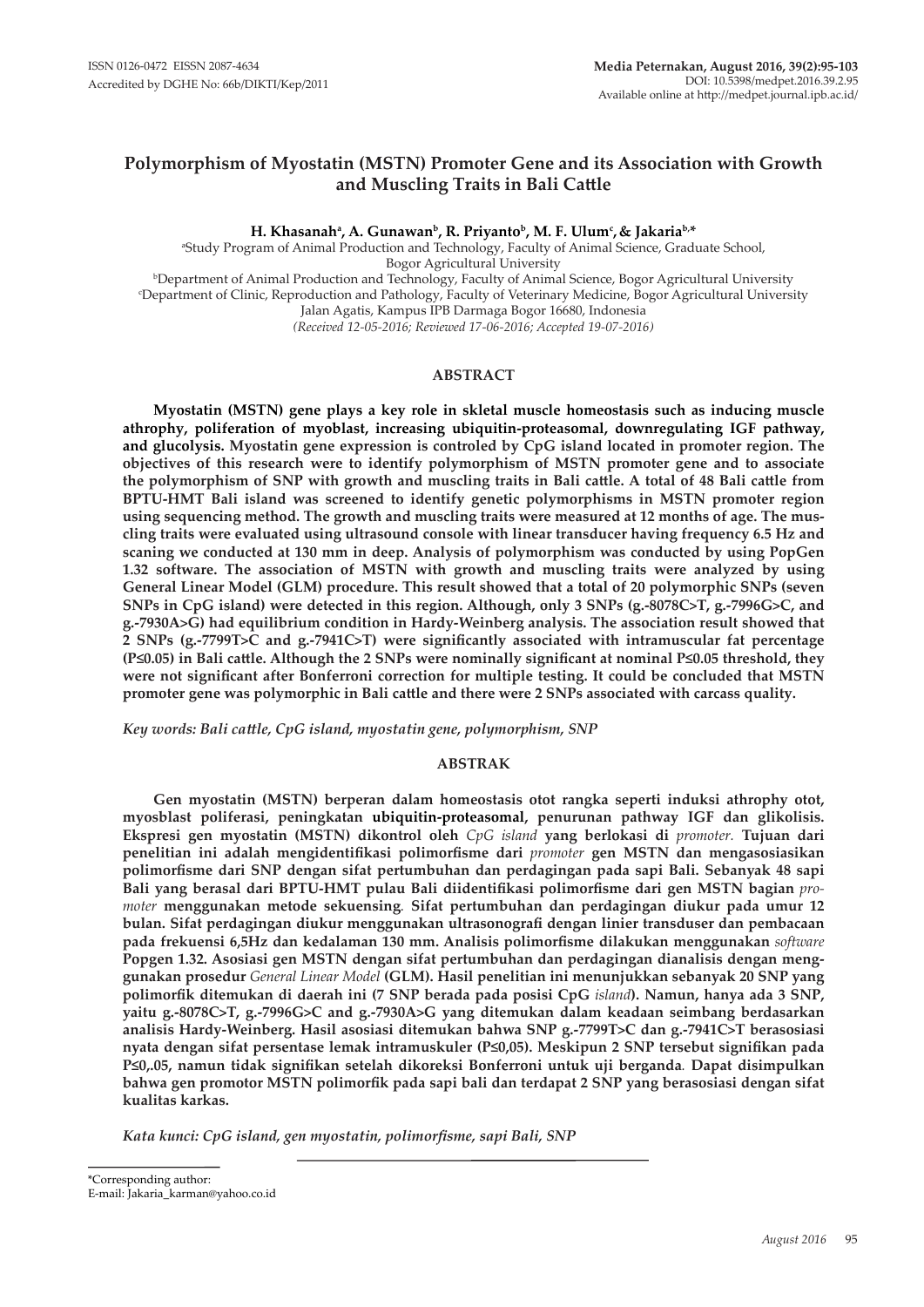## **INTRODUCTION**

The myostatin (MSTN) gene is well-known as growth and differentiation factor 8 (GDF8) that is belonging to a member of *transforming growth factor β* (TGF-β super family). This gene consists of 3 exons and 2 introns (Kambadur *et al.*, 2004). Myostatin gene has been located close to the centromere of bovine chromosome 2 (BTA 2) and encoded 375 amino acids then produce myostatin protein with 26 kDa molecular weight (Kambadur*et al.,* 2004). Myostatin plays a key role in skletal muscle homeostasis such as inducing muscle athrophy, poliferation of myoblast, increasing ubiquitin-proteasomal, down regulating IGF pathway, and glukolisis (Elliott *et al.,* 2012). The function of MSTN gene was an inhibitor (negative regulator) of proliferation and differentiation of cell cycle during myogenesis in embryonic and adult cell (Miyake *et al.,* 2010). Kambadur *et al.* (2004) have identified that absence of myostatin affected increasing of skeletal muscle mass. This increment is due to a combination of hyperplasia (increasing muscle number) and hypertrophy (increasing muscle size).

Based on gene structure, MSTN has a CpG island, a region with repetitive of GC sequences that 70%-80% find in promoter of gene (Illingworth *et al.,* 2010). The distribution of transcription initiation is usually over a region of 50-100 bp and there are appearance of the CpG island and lack of TATA box (Carninci *et al.,* 2006). The function of genome platforms for regulating transcription associated with promoter especially in a CpG island which has a role as genomic platforms to regulate transcription (Deaton *et al.,* 2011). In addition, the CpG island was common for methylation among the region of the promoter attributing of chromatin condense and gene silencing (Sellner *et al.,* 2007). Methylation of imprinted gene can increase or decrease the level of transcription, depending on a positive (suppressor) or negative (repressor) regulatory (Smith & Meissner, 2013). In vertebrates, the CpG island is distinct owing to their lack of DNA methylation and absences of CpG deficiency (Deaton *et al.,* 2011). Mutation in CpG island of MSTN gene could change the regulation of expression via the generated CpG island and/or changed target sites for transcriptional regulator (Doherty *et al*., 2014). Mutation in MSTN gene in cattle showed different characteristics such as increasing of birth weight, higher muscling, faster growing, hyperplasia and hypertrophy in muscle (Kambadur *et al.,* 2004). Previous research has identified MSTN gene in cattle intensively such as in Hanwoo cattle (Han *et al.,* 2012), Qinchuan cattle (Zhang *et al.,* 2007), Nellore cattle (Grisolia *et al.,* 2009), Angus cattle (Gill *et al.,* 2009), and Marchigiana cattle (Sarti *et al.,* 2014).

Bali cattle (*Bos javanicus*) is one of Indonesian origin genetic resources that domesticated from bull (*Bibos banteng*) (Martojo *et al.,* 2012). Bali cattle have potential to be beef cattle because well adapted in harsh environment, able to grow in marginal feed condition, high fertility and conception rate than other breeds (Purwantara *et al.,* 2012). However, the utilization of Bali cattle is not optimal yet to produce meat in high quantity and

quality. Improving Bali cattle quality by selection was conducted based on phenotypics data (conventional method) which has susceptibility that their environment impact. Selection using marker assisted selection (MAS) could be one of promising method for selection in cattle because it is more accurate, effective and effisien (Goddard & Hayes, 2007; Gorjanc *et al.,* 2015). Therefore, improving Bali cattle genetic quality based on MAS using potential gene such as MSTN gene needs to be done on Bali cattle. The objective of this research was to identify the Single Nucleotide Polymorphism (SNP) of the MSTN gene in Bali cattle related to growth and muscling traits using direct sequencing method. The analyses of genotype and allele frequency were performed to elucidate polymorphism of this gene in Bali cattle. Association of MSTN with growth and muscling traits were also performed to identify significant SNP and its candidate for the genetic marker.

#### **MATERIALS AND METHODS**

## **Animal and Phenotypic Data Source**

A total 48 of Bali cattle were used (12-15 month of ages) in this study that consisted of 24 heifers and 24 steers from BPTU-HMT Denpasar, Bali Province. All of samples were risen in same paddock and feeding management. Each cattle was fed with grass (*Pennisetum purpureum* and *Phaspalum notatum*) in the amount of 10% of body weight and feed concentrate as much as 1% of body weight. The phenotypic variables that observed were growth traits including birth weight (BW), weaning weight (WW), yearling weight (YW), average daily gain (ADG), chest circumference (CC), body length (BL), and shoulder height (SH). Growth traits were measured based on BSN (2015). The muscling traits were evaluated using ultrasound console with linier transducer having frequency 6.5 Hz and scning were conducted with deep of 130 mm at transversal and longitudinal views. The muscling traits of ultrasound longissimus dorsi thickness (LDT), ultrasound back fat thickness (BFT), ultrasound rump thickness (RT), ultrasound rump fat thickness (RFT), ultrasound marbling score (MS) and Intramuscular fat percentage (PIMF) were assessed in this study. The measurement of LDT and BFT were carried out on the 12<sup>th</sup>-13<sup>rd</sup> ribs, two third from medial to lateral side models (Gupta *et al.,* 2013; Melendez & Marchello, 2014) (Figure 1). The variables RT and RFT were measured between ileum and ischium (Silva *et al.,* 2012) modified. In brief, the measurement of MS carried out according to AUS MET and MSA marbling reference standard. The percentage of IMF was carried out according to Deaton *et al.* (2000) on 12<sup>th</sup>-13<sup>rd</sup> ribs with region of interest by  $30 \times 30$  mm. The image results were analyzed by using Image-J NIH software (ImageJ ®, NIH, USA) (Figure 1). The general description of growth and muscling traits are shown in Table 1.

#### **Genome Extraction and Amplification**

Approximately 10 mL blood per cattle was collected aseptically from the jugular vein and kept in a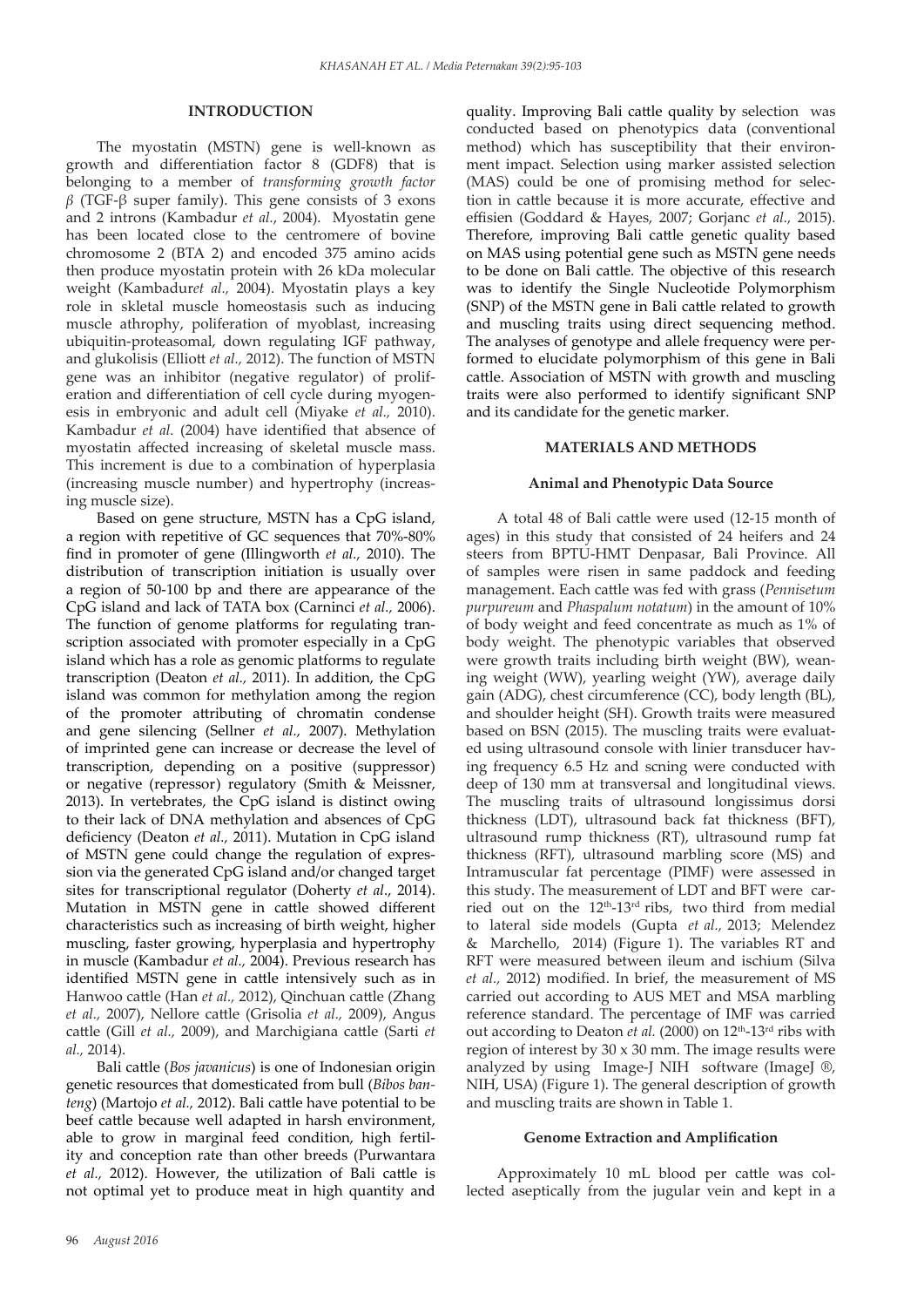Table 1. Overall growth and muscling traits in Bali cattle

| Traits                       | n  | Means  | SD    | Max    | Min     |
|------------------------------|----|--------|-------|--------|---------|
| Birth weight (Kg)            | 48 | 17.19  | 1.32  | 22.00  | 15.00   |
| Weaning weight (Kg)          | 48 | 57.05  | 10.91 | 81.02  | 40.57   |
| Yearling weight(Kg)          | 48 | 88.10  | 19.44 | 128.65 | 59.71   |
| Average daily gain<br>(Kg)   | 48 | 0.18   | 0.08  | 0.30   | $-0.05$ |
| Shoulder height (cm)         | 48 | 91.91  | 5.48  | 106.00 | 82.00   |
| Body length (cm)             | 48 | 84.47  | 6.76  | 100.00 | 71.00   |
| Chest circumtance            | 48 | 108.91 | 9.18  | 133.00 | 94.00   |
| (cm)                         |    |        |       |        |         |
| Longissimus dorci            | 31 | 30.02  | 4.88  | 38.52  | 22.26   |
| thickness (mm)               |    |        |       |        |         |
| Back fat thickness           | 31 | 1.27   | 0.29  | 2.04   | 0.83    |
| (mm)                         |    |        |       |        |         |
| Rump thickness<br>(mm)       | 31 | 36.40  | 4.82  | 46.35  | 28.67   |
| Rump fat thickness<br>(mm)   | 31 | 0.94   | 0.27  | 1.60   | 0.46    |
| Marbling score               | 31 | 1.87   | 0.88  | 3.40   | 0.00    |
| Percentage of IMF<br>$(\% )$ | 31 | 3.13   | 1.62  | 6.71   | 0.51    |

tube containing anticoagulant of EDTA under temperature of  $4^{\circ}$ C. Genome extracted by using genomic DNA mini Kit (GeneAid DNA Ltd, Taiwan). The quality of total genome extractionswas performed by 1% agarose gel electrophoresis and was checked using spectrophotometry. The pairs of primer were used to amplify part of MSTN promoter gene. The forward primer: 5'-CCAACTATCCACCAGTAA-3' and the reverse primer: 5'-ACGACCAACCCTAACC-'3 were designed according to bovine MSTN gene (GenBank: AF348479.1) by using primer designing tool program (http://www. ncbi.nlm.nih.gov/tools/primer-blast/) and primer stat program (http://www.bioinformatics.org/sms2/ pcr\_primer\_stats.html). PCR reaction of MSTN gene was 50 µL consisted of 2 µL DNA sample, 22.6 µL distilled water, 0.2 µL forward and 0.2 µL reverse primers, and 25 µL GoTaq Promega Green MM. The PCR conducted in GeneAmp® PCR System 9700 Applied Biosystem Thermalcycler. Amplification condition consisted of predenaturation at 95°C 5 min followed by 35 cycles of denaturation at 95°C for 10 s, amplification at 63°C for 20 s, extention at  $72^{\circ}$ C for 30 s, and a final extension at 72°C for 5 min. The DNA amplification products were checked on 1.5% agarose gels in  $0.5 \times \text{TBE}$  running buffer and stained with EtBr then were visualized in UV trans-illuminator.

# **SNP Identification** 405

Sequencing was performed for all of Bali cattle samples to define SNP in MSTN promoter region. Forward and reverse primer fragments were sequenced using sequencer machine (ABI Prims 3100-Avant Genetic Analyzer) in 1st Base Selangor, Malaysia. The sequencing results were aligned using MEGA software (Tamura *et al.,* 2011) to establish SNP. The BLAST (Basic Local



Figure 1. Ultrasound of muscling traits in Bali cattle (A) and (B)<br>approximate the state of the state of the C and (D) runn: longissimus dorsi at 12th-13rd rib; (C) and (D) rump; (a) fat thickness, (b) muscle thickness, (c) region of interest of Intramuscular fat percentage (PIMF), (d) bone.

Alignment Search Tool) program was used to search reference and homologous sequences in GenBank database.

#### **Data Analysis**

The genotypic and allelic frequencies from SNP, heterozygosity and Hardy-Weinberg equilibrium were calculated using PopGen program (Yeh *et al.,* 1999). The association of MSTN gene and growth trait was analyzed by ANOVA PROC GLM and Duncan multiple ranget test (DMRT) procedure of SAS (SAS Inst., 2008). Furthermore, we also conducted Bonferroni correction for multiple testing. The statistical model used as follows the formulas below:  $Y_{ijk} = \mu + \alpha_i + \beta_i + \varepsilon_{ijk}$ 

where  $Y_{ik}$  is the mean value of the trait;  $\mu$  is the general mean;  $\alpha_i$  is the fixed effect of MSTN genotype (i= 1, 2, 3);  $β<sub>j</sub>$  is the fixed effect of sex (j= 1, 2);  $ε<sub>ij</sub>$  is the random error.

#### **RESULTS**

#### **Polymorphism of MSTN Promoter Gene in Bali Cattle**

Result of PCR amplification consisting of 535 bp PCR products with 100 bpmarker was showed in Figure Bali cattle sequences of MSTN gene were aligned with GenBank AF348479 by MEGA blast tools resulting 20 polymorphic SNPs in the promoter region. The polymorphisms of MSTN promoter gene were caused by transversion mutation at g.-8350C>T, g.-8310A>C, g.-8299G>A, g.-8283A>G, g.-8216G>A, g.-8205A>G, g.-8168A>G, g.-8109T>G, g.-8078C>T, g.-8077G>A, g.-8029T>C, g.-8028A>G, g.-8016C>T, g.-7799T>C, g.-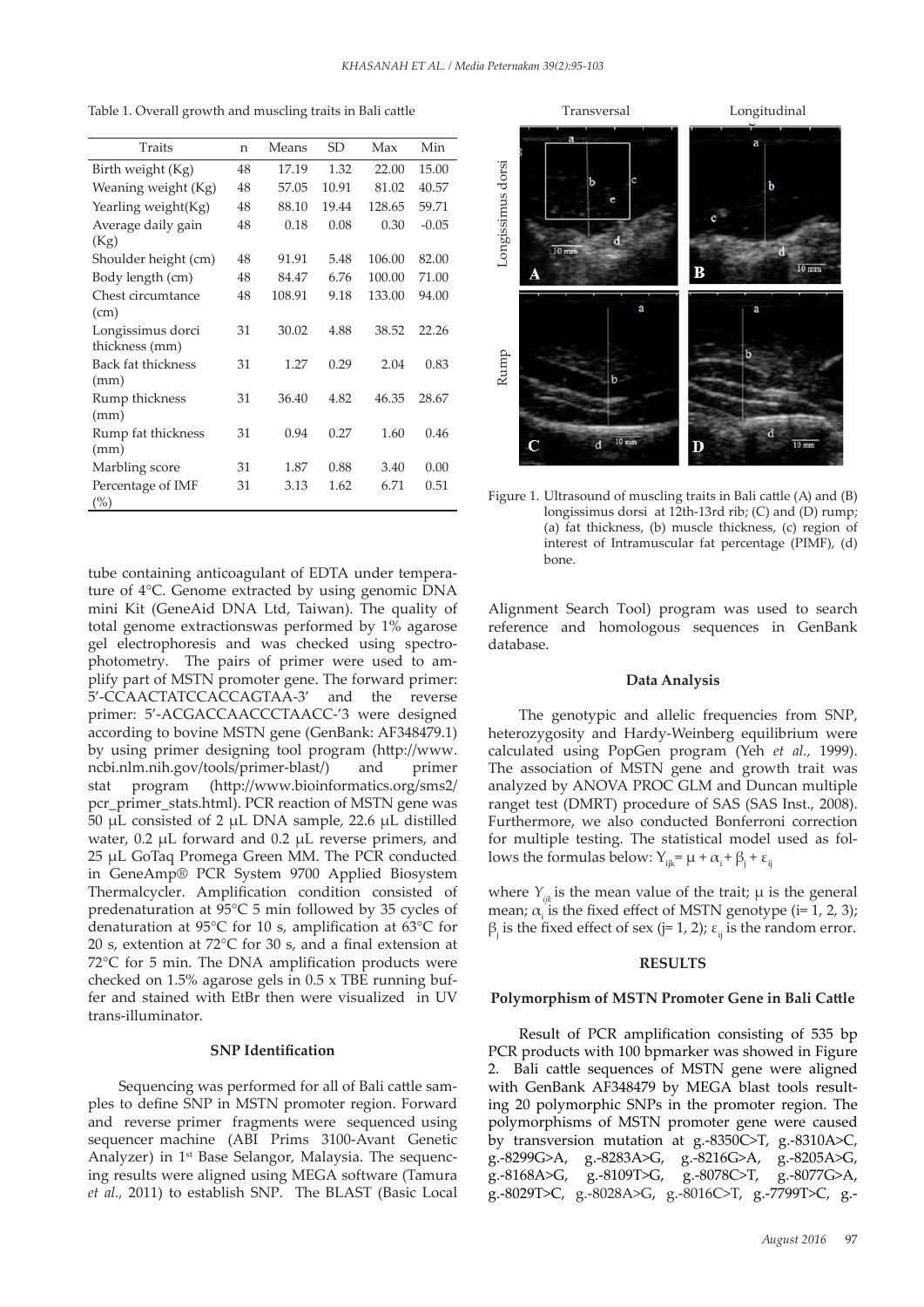

Figure 2. Amplification myostatin gene promoter in Bali cattle  $\frac{(19912)}{100}$ (line 1-4; 535 bp); M: 100bp ladder.

7953C>T, g.-7941C>T, g.-7930A>G, g.-7905T>C, and transition mutation at g.-7996G>C and g.-7942C>G (Figure 3). The frequencies of genotype and allele were showed in Table 2. Mostly, SNPs had 3 genotypes except SNP g.- 8109T>G andg.-7905T>C, there were only homozygote genotype. The highest heterozygosity was found in SNP g.-7996G>C. In addition, the smallest heterozigosity were g.-8109T>G and g.-7905T>C having 0.000 value due to no heterozygote genotype found (Table 2). This research found that only 3 SNP in equilibrium condition, they were g.-8078C>T, g.-7996G>C, and g.-7930A>G (Table 2).

## **CpG Island Prediction in MSTN Promoter Gene**

The sequence target of amplification was in promoter region which had CpG island (prediction using http://www.urogene.org/methprimer/). This prediction using criteria with minimum sequence length was >100bp, GC percentageis >50% and Obs/Exp ratio was >0.6. Seven mutation was found in CpG island region, they were g.-7799T>C, g.-8078C>T, g.-8077G>A, g.-8029T>C, g.-8028A>G, g.-8016C>T, g.-8016C>T, g.- 7799T>C. This mutation might be affected the absences of CpG island in Bali cattle sequence (Figure 4).

#### **Association Analysis**

The association analysis showed that no growth traits were significantly associated with SNPs in MSTN promoter gene in Bali cattle (P<0.05) (Table 3). In this result also showed that SNPs had no association with muscling traits, except 2 SNPs (g.-7799T>C and g.-  $7941C> T$ ) which had significant effect on PIMF (P<0.05) (Table 4). In the SNP g.-7799T>C, TT genotype has higher PIMF than CT and CC genotype in the SNP g.- 7941C>T has higher PIMF than TT. Although the 2 SNPs



Figure 3. SNPs in myostatin promoter gene in Bali cattle 407 Figure. 3 SNPs in myostatin promoter gene in Bali cattle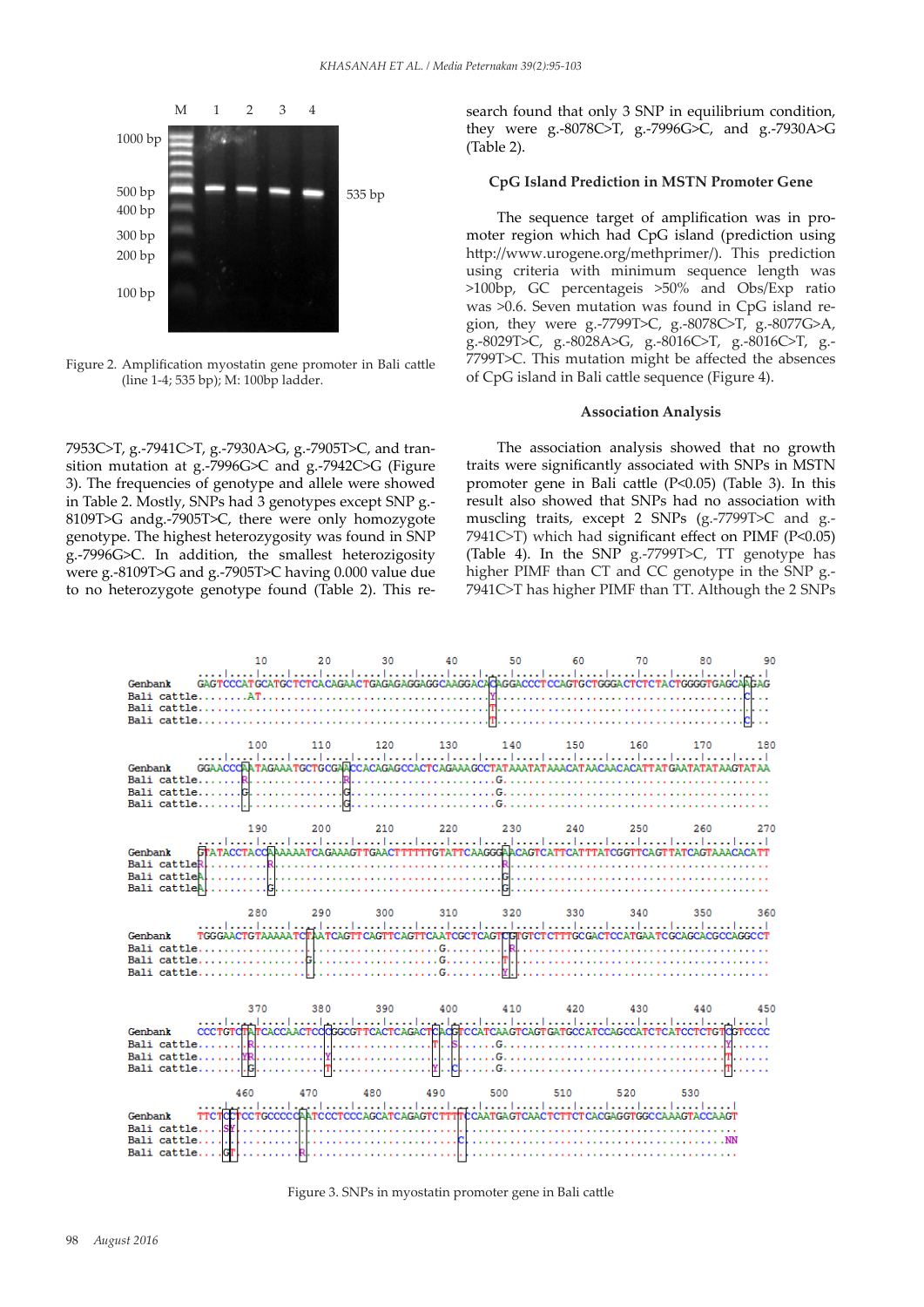are nominally significant at nominal P≤0.05 threshold, they are not significant after Bonferroni correction for multiple testing.

## **DISCUSSION**

#### **Polymorphism of Myostatin Promoter Gene**

The SNPs in this research was polymorphic which represented by allele frequency lower than 0.99 or allel frequency higher than 0.01 (Nei & Kumar, 2000). Heterozygosity value showed that all of SNPs in low diversity condition (Ho≤0.5) (Allendrof *et al.,* 2013). Based on chi-square  $(\chi^2)$  analyses, only 3 SNPs in Bali cattle were in equilibrium condition (SNPs g.-8078C>T, g.-7996G>C, and g.-7930A>G). The factors which influenced Hardy-Weinberg equilibrium are non-random mating, selection, mutation, migration and genetic drift (Allendrof *et al.,* 2013). Disequilibrium in Bali cattle genetic diversity might be caused by intensive selection, non-random mating, and mutation. Selection of Bali cattle in BPTU-HMT Bali province aimed to produce

Table 2. Polymorphisms of myostatin gene promoter in Bali cattle

|             | Genotype frequency |       |           | Allele frequency |       |       |      |                     |
|-------------|--------------------|-------|-----------|------------------|-------|-------|------|---------------------|
| <b>SNPs</b> | AA                 | AB    | <b>BB</b> | A                | B     | $H_0$ | He   | $\chi$ <sup>2</sup> |
| g.-8350C>T  | 0.542              | 0.104 | 0.354     | 0.594            | 0.406 | 0.10  | 0.49 | **                  |
| g.-8310A>C  | 0.542              | 0.042 | 0.416     | 0.563            | 0.437 | 0.04  | 0.51 | **                  |
| g.-8299G>A  | 0.042              | 0.062 | 0.896     | 0.927            | 0.073 | 0.06  | 0.14 | **                  |
| g.-8283A>G  | 0.042              | 0.104 | 0.854     | 0.094            | 0.906 | 0.10  | 0.17 | **                  |
| g.8216G>A   | 0.875              | 0.083 | 0.042     | 0.083            | 0.917 | 0.08  | 0.15 | **                  |
| g.-8205A>G  | 0.521              | 0.083 | 0.396     | 0.563            | 0.437 | 0.08  | 0.50 | **                  |
| g.-8168A>G  | 0.063              | 0.083 | 0.854     | 0.104            | 0.896 | 0.08  | 0.19 | **                  |
| g.-8109T>G  | 0.542              |       | 0.458     | 0.542            | 0.458 | 0.00  | 0.50 | **                  |
| g.-8078C>T  | 0.729              | 0.229 | 0.042     | 0.844            | 0.156 | 0.23  | 0.27 | ns                  |
| g.-8077G>A  | 0.937              | 0.042 | 0.021     | 0.958            | 0.042 | 0.04  | 0.08 | $**$                |
| g.-8029T>C  | 0.479              | 0.208 | 0.313     | 0.583            | 0.417 | 0.21  | 0.49 | **                  |
| g.-8028A>G  | 0.354              | 0.292 | 0.354     | 0.500            | 0.500 | 0.29  | 0.51 | **                  |
| g.-8016C>T  | 0.666              | 0.188 | 0.146     | 0.760            | 0.240 | 0.19  | 0.37 | **                  |
| g.-7799T>C  | 0.104              | 0.188 | 0.708     | 0.198            | 0.802 | 0.19  | 0.32 | **                  |
| g.-7996G>C  | 0.104              | 0.354 | 0.542     | 0.281            | 0.719 | 0.35  | 0.41 | ns                  |
| g.-7953C>T  | 0.063              | 0.104 | 0.833     | 0.115            | 0.885 | 0.10  | 0.21 | $**$                |
| g.-7942C>G  | 0.916              | 0.042 | 0.042     | 0.938            | 0.062 | 0.04  | 0.12 | **                  |
| g.-7941C>T  | 0.708              | 0.084 | 0.208     | 0.750            | 0.250 | 0.08  | 0.38 | $\ast\ast$          |
| g.-7930A>G  | 0.792              | 0.188 | 0.020     | 0.885            | 0.115 | 0.19  | 0.21 | ns                  |
| g.-7905T>C  | 0.542              |       | 0.458     | 0.542            | 0.458 | 0.00  | 0.50 | **                  |

Note: AA= reference genotype; AB= heterozygote genotype; BB= mutant genotype; A= reference allele; B= mutant alelel; Ho= observed heterozygosis; He= expected heterozygosity; χ2= Hardy-Weinberg equilibrium; (ns) not significant at α 5% (X2 obs≥ 3.84); (\*\*) significant at α 1% (X2 obs≥ 6.64); n= 48 heads.



Figure 4. CpG island prediction in promoter myostatin gene in Bali cattle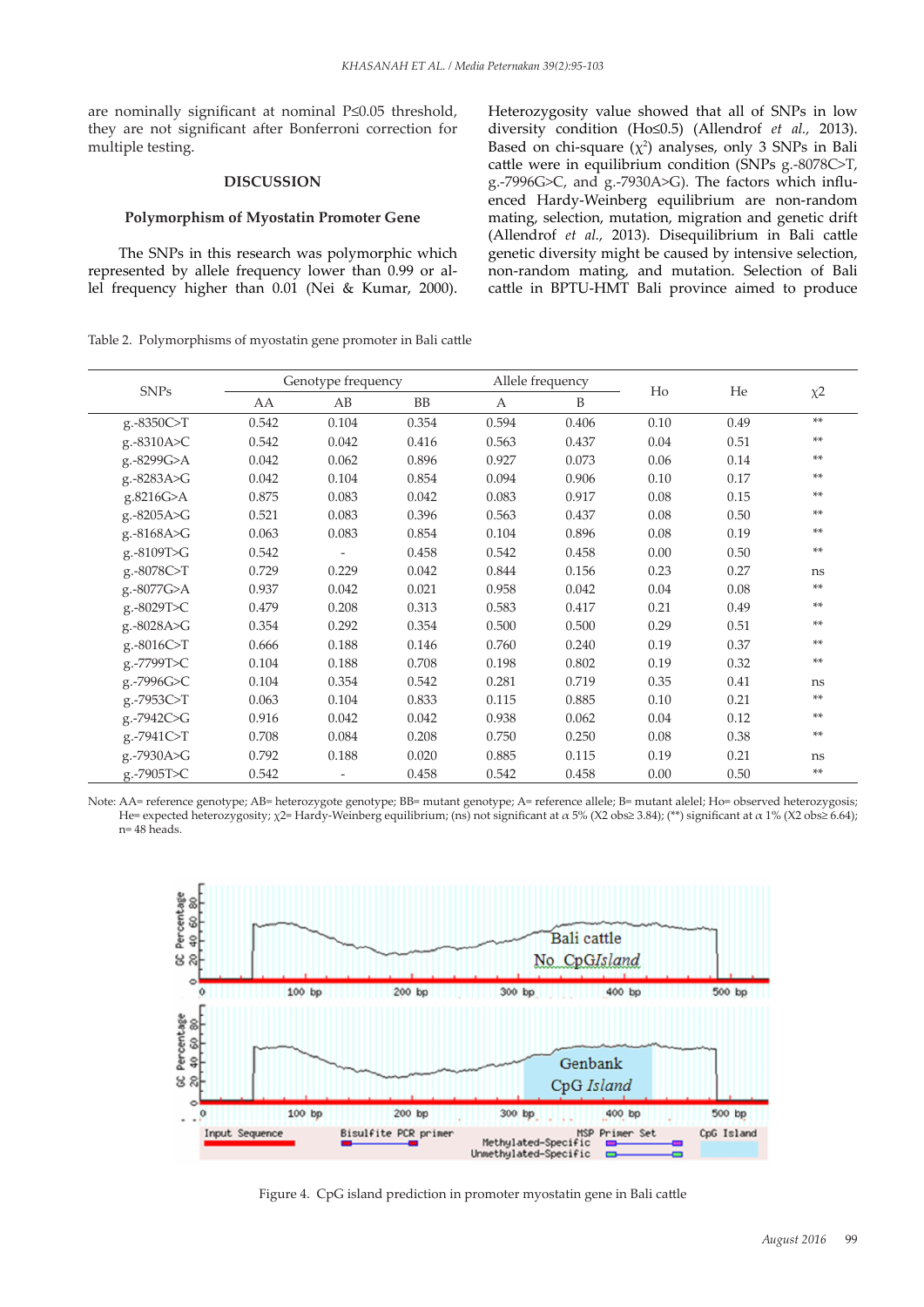| Table 3. Association of SNPs in MSTN promoter gene with growth traits in Bali cattle |
|--------------------------------------------------------------------------------------|
|                                                                                      |

| <b>SNPs</b> | Genotype               | n              | <b>BW</b>        | WW                | YW               | <b>ADG</b>      | SH               | BL               | CC                |
|-------------|------------------------|----------------|------------------|-------------------|------------------|-----------------|------------------|------------------|-------------------|
| g.-8350C>T  | $\mathsf{CC}$          | $26\,$         | $17.65 \pm 1.15$ | $57.83 \pm 12.13$ | 89.83±21.25      | $0.23 \pm 0.06$ | 92.08±1.14       | 84.44±1.39       | 109.80±1.91       |
|             | ${\cal C}{\cal T}$     | 5              | 17.00±0.00       | 63.60±11.17       | 100.60±19.89     | $0.20 \pm 0.05$ | 93.54±2.41       | 88.15±2.95       | 112.31±4.05       |
|             | $\operatorname{TT}$    | 17             | $16.92 \pm 1.73$ | 53.60± 7.75       | 81.47±14.40      | $0.18 \pm 0.04$ | 90.97±1.44       | 83.17±1.76       | 106.24±2.41       |
| g.-8310A>C  | AA                     | 26             | $16.92{\pm}1.15$ | 57.83±12.13       | 89.83±21.25      | $0.20 \pm 0.06$ | 92.06±1.15       | 84.42±1.42       | 109.76±1.95       |
|             | $\mathbb{A}\mathbb{C}$ | $\overline{2}$ | $17.00 \pm 0.00$ | 57.00±15.68       | 88.50±27.91      | $0.20 \pm 0.08$ | 92.52±3.94       | 87.38±4.87       | $109.71 \pm 6.68$ |
|             | CC                     | 20             | $17.55 \pm 1.62$ | $56.00 \pm 9.35$  | 86.00±17.20      | $0.19 \pm 0.05$ | 91.54±1.34       | $84.10 \pm 1.65$ | 107.60±2.27       |
| g.-8299G>A  | GG                     | 43             | 17.23±1.39       | $56.13 \pm 9.71$  | 86.50±16.74      | $0.19 \pm 0.05$ | 91.43±3.73       | $83.81 \pm 1.05$ | 108.04±1.45       |
|             | $\mathbb{A}\mathbb{G}$ | 3              | 17.00±0.00       | $63.33 \pm 15.68$ | 100.00±27.91     | $0.23 \pm 0.08$ | 94.73±3.05       | 90.37±3.75       | 113.51±5.17       |
|             | AA                     | $\overline{2}$ | $16.50 \pm 0.71$ | 64.50±10.58       | 102.00±18.83     | $0.23 \pm 0.04$ | 95.84±0.85       | 87.21±4.58       | 117.32±6.31       |
| g.-8283A>G  | ${\rm AA}$             | $\sqrt{2}$     | $16.50 \pm 0.71$ | $64.50 \pm 9.71$  | 102.00±16.74     | $0.23 \pm 0.04$ | 95.82±3.68       | 87.19±4.55       | 117.28±6.21       |
|             | AG                     | 5              | 17.80±0.50       | 62.75±12.88       | 98.75±22.94      | $0.22 \pm 0.06$ | 95.44±2.63       | 89.93±3.26       | 114.95±4.45       |
|             | GG                     | $41\,$         | 17.28±1.42       | 56.00±10.70       | 86.27±19.04      | $0.19 \pm 0.05$ | 91.26±0.85       | 83.68±1.06       | 107.73±1.44       |
|             |                        |                |                  |                   |                  |                 |                  |                  |                   |
| g.8216G>A   | $\mathbf{G}\mathbf{G}$ | $\overline{2}$ | 17.24±0.71       | 64.50±10.70       | 102.00±19.04     | $0.23 \pm 0.04$ | 95.82±3.68       | 87.19±1.06       | 117.28±6.21       |
|             | AG                     | $\overline{4}$ | 17.00±0.00       | 62.75±12.88       | 98.75±22.94      | $0.22 \pm 0.06$ | 95.44±2.63       | 89.93±3.26       | 114.95±4.45       |
|             | AA                     | 42             | $16.50 \pm 1.41$ | 56.00± 9.71       | 86.27±16.74      | $0.19 \pm 0.05$ | 91.26±0.85       | 83.68±1.06       | 107.73±1.44       |
| g.-8205A>G  | AA                     | 25             | 17.92±1.18       | 57.68±12.40       | 89.59±21.72      | $0.22 \pm 0.06$ | 91.82±1.14       | 84.23±1.40       | 109.33±1.93       |
|             | $\mathbb{A}\mathbb{G}$ | $\overline{4}$ | $17.00 \pm 0.00$ | 62.75±12.88       | 98.75±22.94      | $0.20 \pm 0.06$ | 95.46±2.68       | 89.95±3.28       | 115.01±4.53       |
|             | GG                     | 19             | 17.58±1.62       | 54.82± 8.10       | 83.82±15.01      | $0.18 \pm 0.04$ | 91.07±1.32       | 83.37±1.61       | 106.76±2.23       |
| g.-8168A>G  | AA                     | 3              | $16.33 \pm 0.58$ | $64.50 \pm 9.71$  | 102.00±16.74     | $0.23 \pm 0.04$ | 95.82±3.68       | 87.19±4.55       | 117.28±6.21       |
|             | AG                     | $\,4$          | 17.00±0.00       | 62.75±12.88       | 98.75±22.94      | $0.22 \pm 0.06$ | 95.44±2.63       | 89.93±3.26       | 114.95±4.45       |
|             | $\mathbf{G}\mathbf{G}$ | 41             | 17.27±1.42       | 56.00±10.70       | 86.27±19.04      | $0.19 \pm 0.05$ | 91.26±0.85       | 83.68±1.06       | 107.73±1.44       |
| g.-8109T>G  | TT                     | 26             | $17.35 \pm 1.45$ | 57.04± 9.45       | 88.00±22.10      | $0.19 \pm 0.05$ | 92.30±1.13       | 84.91±1.40       | 109.23±1.93       |
|             | GG                     | 22             | 17.00±1.22       | 57.00±12.63       | 88.35±17.31      | $0.19 \pm 0.06$ | 91.37±1.21       | 83.88±1.50       | $108.44 \pm 2.07$ |
| g.-8078C>T  | CC                     | 35             | 18.50±1.39       | 57.58±10.82       | 89.10±19.44      | $0.20 \pm 0.05$ | 92.33±0.96       | 84.60±1.20       | $109.50 \pm 1.60$ |
|             | ${\cal C}{\cal T}$     | 11             | 17.23±0.92       | 54.20±10.86       | 83.40±19.29      | $0.18 \pm 0.05$ | $90.32 \pm 1.70$ | $83.55 \pm 2.13$ | $105.41 \pm 2.83$ |
|             | TT                     | $\overline{2}$ | 16.82±2.12       | 62.50±16.31       | 97.50±27.39      | $0.22 \pm 0.07$ | 92.53±3.87       | 86.17±4.85       | 116.46±6.44       |
| g.-8077G>A  | GG                     | 45             | 17.22±1.38       | 57.00± 0.00       | $88.10 \pm 0.00$ | $0.19 \pm 0.05$ | 91.66±0.84       | 84.19±1.06       | 108.65±1.46       |
|             | $\mathbb{A}\mathbb{G}$ | $\overline{2}$ | 17.00±0.00       | 57.00±15.68       | 88.50±27.91      | $0.20 \pm 0.08$ | 92.58±3.86       | 87.41±4.84       | 109.51±6.66       |
|             | AA                     | $\mathbf{1}$   | $16.00 \pm 0.00$ | 58.00±11.04       | 90.00±19.67      | $0.20 \pm 0.00$ | 98.31±5.41       | 88.01±6.78       | 115.54±9.34       |
| g.-8029T>C  | CC                     | 15             | 17.60±1.76       | 55.67±10.52       | 85.47±18.71      | $0.19 \pm 0.05$ | $90.72{\pm}1.40$ | 83.69±1.77       | 106.72±2.40       |
|             | ${\cal C}{\cal T}$     | 10             | 17.00±1.33       | 59.50±11.65       | 93.00±20.33      | $0.21 \pm 0.05$ | 91.39±1.70       | 84.32±2.15       | 108.95±2.91       |
|             | <b>TT</b>              | 23             | 17.00±0.90       | 56.78±11.20       | 87.72±20.15      | $0.19 \pm 0.06$ | 93.07±1.30       | $85.10 \pm 1.63$ | 110.56±2.22       |
| g.-8028A>G  | AA                     | 17             | 17.47±1.70       | $56.82{\pm}10.68$ | 87.59±19.06      | $0.19 \pm 0.05$ | 91.65±1.32       | 84.53±1.63       | 108.62±2.26       |
|             | AG                     | 17             | 17.12±1.14       | 59.77±11.75       | 93.62±20.64      | $0.21 \pm 0.06$ | 91.87±1.51       | 85.25±1.87       | 108.90±2.58       |
|             | $\mathbf{G}\mathbf{G}$ | 14             | 16.93±0.99       | 54.54±10.53       | 83.46±18.94      | $0.18 \pm 0.05$ | 92.13±1.54       | 83.50±1.91       | $109.12 \pm 2.63$ |
| g.-8016C>T  | CC                     | 32             | 17.20±1.33       | 56.93±10.06       | 87.93±18.36      | $0.19 \pm 0.05$ | 92.46±1.01       | 84.52±1.27       | 109.12±1.75       |
|             | ${\cal C}{\cal T}$     | 9              | 17.22±1.20       | 58.88±12.71       | 91.75±22.20      | $0.20 \pm 0.06$ | 91.26±1.90       | 84.47±2.39       | 108.19±3.28       |
|             | TT                     | 7              | $17.14 \pm 1.57$ | 55.29±13.40       | 85.00±22.93      | $0.19 \pm 0.06$ | 90.17±2.02       | 84.05±2.55       | 108.58±3.50       |
| g.-7799T>C  | CC                     | $34\,$         | $17.35 \pm 1.52$ | $55.81 \pm 10.68$ | 85.77±18.95      | $0.19 \pm 0.05$ | 91.36±0.97       | 83.39±1.18       | 107.88±1.65       |
|             | CT                     | 9              | $16.89 \pm 0.33$ | 58.88±10.67       | 92.00±19.18      | $0.21 \pm 0.05$ | $92.22 \pm 2.02$ | 86.13±2.46       | 109.94±3.44       |
|             | TT                     | 5              | $16.60 \pm 0.55$ | $62.75 \pm 13.71$ | 99.00±24.31      | $0.23 \pm 0.07$ | 95.04±2.66       | 88.99±3.24       | 114.23±4.52       |
| g.-7996G>C  | CC                     | 26             | 17.24±1.47       | $55.52 \pm 9.31$  | 85.17±17.09      | $0.19 \pm 0.05$ | $91.45 \pm 1.10$ | 83.68±1.40       | $107.41 \pm 1.87$ |
|             | CG                     | 17             | $16.88 \pm 0.99$ | 57.27±13.23       | 89.07±23.15      | $0.20 \pm 0.06$ | 91.23±1.38       | 84.99±1.76       | $109.05 \pm 2.36$ |
|             | $\mathbf{G}\mathbf{G}$ | 5              | 17.40±1.52       | $63.20 \pm 9.92$  | 99.20±16.93      | $0.22 \pm 0.04$ | 95.75±2.39       | $86.21 \pm 3.05$ | 115.01±4.07       |
| g.-7953C>T  | CC                     | 3              | $17.25 \pm 0.58$ | 64.50± 9.71       | 102.00±16.74     | $0.23 \pm 0.04$ | 95.84±3.76       | 87.20±4.59       | 117.30±6.30       |
|             | ${\cal C}{\cal T}$     | 5              | 17.20±0.45       | 59.40±13.59       | 92.40±24.39      | $0.21 \pm 0.07$ | 93.27±2.43       | 88.88±2.96       | 112.58±4.07       |
|             | TT                     | $40\,$         | $16.33 \pm 1.41$ | 56.28±10.70       | 86.81±19.03      | $0.19 \pm 0.05$ | 91.44±0.89       | $83.65 \pm 1.08$ | 107.86±1.49       |
| g.-7942C>G  | CC                     | $44\,$         | 17.23±1.36       | 56.10±10.59       | 86.48±18.85      | $0.19 \pm 0.05$ | 91.50±0.82       | 83.98±1.02       | 108.03±1.37       |
|             | $\mathbb{C}\mathbb{G}$ | $\overline{2}$ | 17.00±0.00       | $68.50 \pm 11.11$ | 109.00±19.78     | $0.25 \pm 0.05$ | 98.45±3.74       | 92.57±4.65       | 120.29±6.24       |
|             | $\mathbf{G}\mathbf{G}$ | $\overline{2}$ | $16.50 \pm 0.71$ | $71.00 \pm 0.00$  | 114.00±0.00      | $0.27 \pm 0.00$ | 93.31±5.39       | 86.33±6.70       | 119.36±9.00       |
| g.-7941C>T  | CC                     | $34\,$         | $17.18{\pm}1.40$ | 57.58±11.29       | 89.23±20.09      | $0.20 \pm 0.06$ | 91.84±0.99       | 84.17±1.22       | $108.53 \pm 1.68$ |
|             | ${\cal C}{\cal T}$     | $\overline{4}$ | $16.50{\pm}1.00$ | 59.75±12.60       | 93.75±22.29      | $0.21 \pm 0.06$ | $93.73 \pm 2.70$ | 87.20±3.34       | 112.16±4.61       |
|             | $\operatorname{TT}$    | 10             | $17.50 \pm 1.08$ | 53.50± 8.88       | 81.25±15.84      | $0.17 \pm 0.04$ | $91.05 \pm 2.00$ | 84.04±2.48       | 108.49±3.42       |
| g.-7930A>G  | AA                     | 38             | 17.24±1.44       | $57.71 \pm 10.84$ | 89.32±19.29      | $0.20 \pm 0.05$ | 92.32±0.92       | 84.70±1.12       | $109.75 \pm 1.54$ |
|             | AG                     | 9              | 17.00±0.71       | 56.13±10.96       | 86.75±19.73      | $0.19 \pm 0.05$ | $90.41 \pm 1.88$ | 84.71±2.29       | $106.59 \pm 3.17$ |
|             | GG                     | $\mathbf{1}$   | $17.00 \pm 0.00$ | $41.00 \pm 0.00$  | $60.00 \pm 0.00$ | $0.12 \pm 0.00$ | 88.26±5.46       | 73.42±6.65       | 97.08±9.17        |
| g.-7905T>C  | CC                     | 22             | 17.00±1.20       | 57.04±12.63       | 88.35±22.10      | $0.19 \pm 0.06$ | 91.37±1.21       | 83.88±1.50       | $108.44 \pm 2.07$ |
|             | $\operatorname{TT}$    | $26\,$         | $17.35 \pm 1.41$ | 57.04± 9.45       | 88.00±17.31      | $0.19 \pm 0.05$ | 92.30±1.13       | 84.91±1.40       | $109.23 \pm 1.93$ |
|             |                        |                |                  |                   |                  |                 |                  |                  |                   |

Note: BW= birth weight; WW= weaning weight (205 d); YW= yealing weight (365 d); SH= shoulder height; BL= Body length; CC= chest circumstance.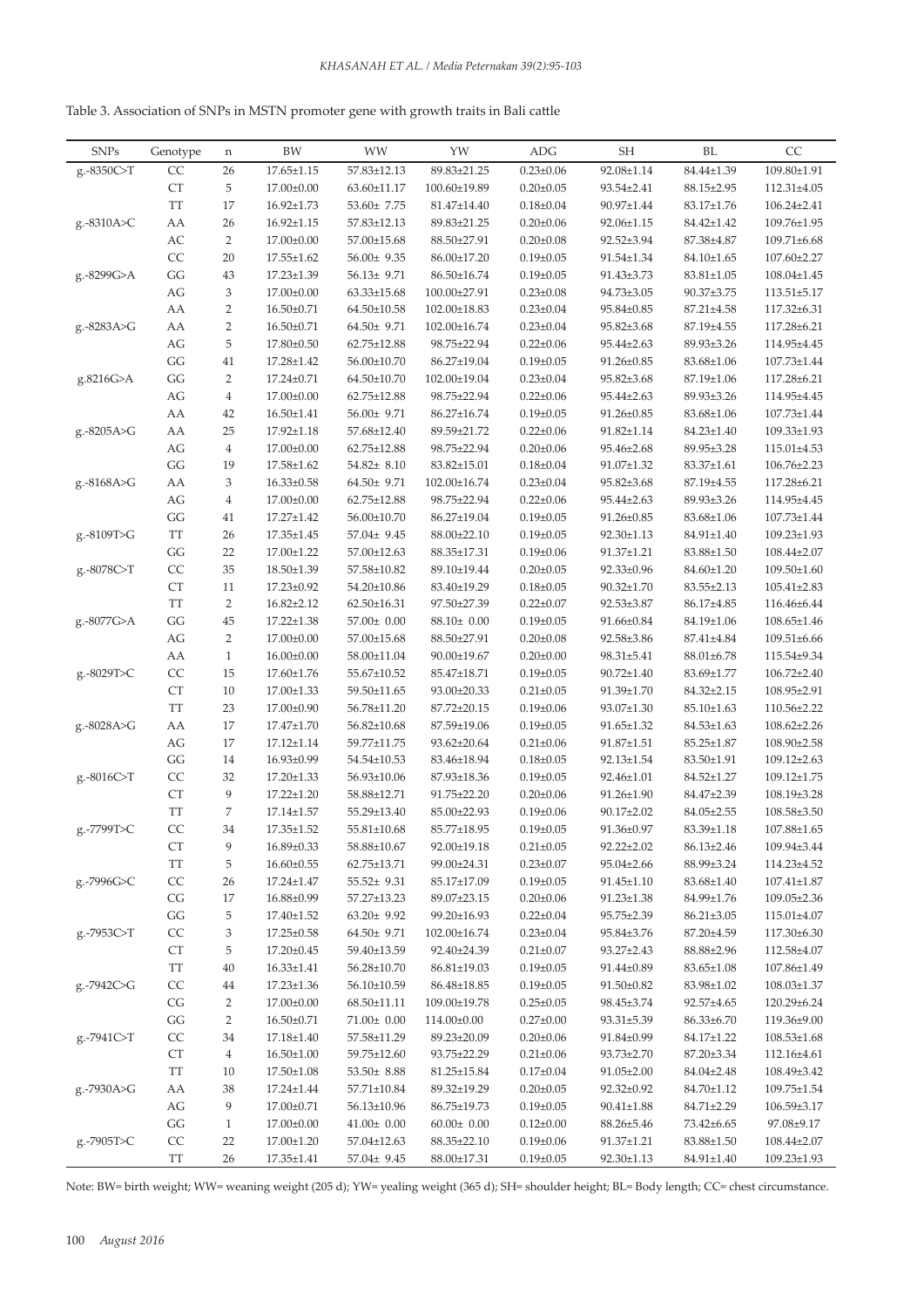| Table 4. Association of SNPs in MSTN with muscling traits in Bali cattle |  |
|--------------------------------------------------------------------------|--|
|--------------------------------------------------------------------------|--|

| <b>SNPs</b> | Genotype                 | n              | <b>LDT</b>       | <b>BFT</b>      | <b>RT</b>        | <b>RFT</b>      | <b>MS</b>        | <b>PIMF</b>                  |
|-------------|--------------------------|----------------|------------------|-----------------|------------------|-----------------|------------------|------------------------------|
| g.-8350C>T  | CC                       | 14             | 30.17±4.88       | $1.40 \pm 0.33$ | 37.61±5.06       | $1.09 \pm 0.27$ | $2.24 \pm 0.85$  | $3.65 \pm 1.53$              |
|             | <b>CT</b>                | 5              | 32.44±2.71       | $1.22 \pm 0.20$ | 36.74±4.80       | $0.91 \pm 0.28$ | $2.57 \pm 0.59$  | $4.13 \pm 1.85$              |
|             | <b>TT</b>                | 12             | 28.86±5.47       | $1.24 \pm 0.23$ | 34.95±4.56       | $0.89 \pm 0.29$ | $1.72 \pm 0.93$  | $2.65 \pm 1.54$              |
| g.-8310A>C  | AA                       | 14             | 30.17±4.88       | $1.40 \pm 0.33$ | 37.61±5.06       | $1.09 \pm 0.27$ | $2.24 \pm 0.85$  | $3.65 \pm 1.53$              |
|             | CA                       | $\overline{2}$ | 30.26±1.77       | $1.34 \pm 0.06$ | 34.01±0.89       | $0.74 \pm 0.28$ | $2.68 \pm 1.02$  | $4.54 \pm 3.07$              |
|             | CC                       | 15             | 29.87±5.35       | $1.22 \pm 0.22$ | 35.67±4.83       | $0.92 \pm 0.28$ | 1.89±0.89        | $2.91 \pm 1.54$              |
| g.-8299G>A  | $AA^*$                   | $\mathbf{1}$   | $35.11 \pm 0.00$ | $2.41 \pm 0.00$ | $45.94 \pm 0.00$ | $1.02 \pm 0.00$ | $4.00 \pm 0.00$  | $7.24 \pm 0.00$              |
|             | AG                       | 3              | 32.27±3.70       | $1.22 \pm 0.21$ | 33.87±0.68       | $0.74 \pm 0.20$ | $2.61 \pm 0.73$  | $4.54 \pm 2.17$              |
|             | GG                       | 27             | 29.77±4.98       | $1.32 \pm 0.30$ | 36.68±5.01       | $1.01 \pm 0.27$ | $2.04 \pm 0.87$  | $3.22 \pm 1.51$              |
| g.-8283A>G  | $AA^*$                   | $\mathbf{1}$   | 35.12±0.00       | $2.41 \pm 0.00$ | $45.94 \pm 0.00$ | $1.02 \pm 0.00$ | $4.00 \pm 0.00$  | $7.24 \pm 0.00$              |
|             | AG                       | $\overline{4}$ | 31.40±3.49       | $1.28 \pm 0.21$ | 34.29±1.00       | $0.76 \pm 0.17$ | $2.48 \pm 0.65$  | $4.20 \pm 1.90$              |
|             | GG                       | 26             | 29.81±5.08       | $1.31 \pm 0.31$ | $36.73 \pm 5.10$ | $1.02 \pm 0.28$ | $2.04 \pm 0.88$  | $3.22 \pm 1.54$              |
| g.8216G>A   | AA                       | $26\,$         | 31.40±5.08       | $1.31 \pm 0.31$ | $36.73 \pm 5.10$ | $1.02 \pm 0.28$ | $2.04 \pm 0.88$  | $3.22 \pm 1.54$              |
|             | AG                       | $\,4\,$        | 29.81±3.49       | $1.28 \pm 0.21$ | 34.29±1.00       | $0.76 \pm 0.17$ | $2.48 \pm 0.65$  | $4.20 \pm 1.90$              |
|             | $\mathbf{G}\mathbf{G}^*$ | $\mathbf{1}$   | 35.11±0.00       | $2.41 \pm 0.00$ | 45.94±0.00       | $1.02 \pm 0.00$ | $4.00 \pm 0.00$  | $7.24 \pm 0.00$              |
| g.-8205A>G  | AA                       | 13             | 30.28±5.08       | $1.40 \pm 0.34$ | 37.79±5.24       | $1.12 \pm 0.27$ | $2.25 \pm 0.88$  | $3.69 \pm 1.61$              |
|             | AG                       | $\,4\,$        | 31.40±3.49       | $1.28 \pm 0.21$ | 34.29±1.00       | $0.76 \pm 0.17$ | $2.48 \pm 0.65$  | $4.20 \pm 1.90$              |
|             | GG                       | 14             | 29.41±5.23       | $1.28 \pm 0.23$ | 35.82±4.98       | $0.93 \pm 0.29$ | $1.84 \pm 0.91$  | $2.78 \pm 1.53$              |
| g.-8168A>G  | $AA^*$                   | $\mathbf{1}$   | 35.11±0.00       | $2.41 \pm 0.00$ | 45.94±0.00       | $1.02 \pm 0.00$ | $4.00 \pm 0.00$  | $7.24 \pm 0.00$              |
|             | AG                       | 26             | 29.81±3.49       | $1.28 \pm 0.21$ | 34.29±1.00       | $0.76 \pm 0.17$ | $2.48 \pm 0.65$  | $4.20 \pm 1.90$              |
|             | $\mathbf{G}\mathbf{G}$   | $\,4$          | 31.40±5.08       | $1.31 \pm 0.31$ | $36.73 \pm 5.10$ | $1.02 \pm 0.28$ | $2.04 \pm 0.88$  | $3.22 \pm 1.54$              |
| g.-8109T>G  | $\mathbf{G}\mathbf{G}$   | 12             | 30.28±5.08       | $1.40 \pm 0.34$ | 37.79±5.24       | $1.12 \pm 0.27$ | $2.25 \pm 0.88$  | $3.69 \pm 1.61$              |
|             | $\operatorname{TT}$      | 19             | 29.85±4.88       | $1.25 \pm 0.22$ | 35.48±4.42       | $0.89 + 0.27$   | $1.99 \pm 0.88$  | $3.12 \pm 1.67$              |
| g.-8078C>T  | CC                       | 24             | 30.32±4.90       | $1.29 \pm 0.26$ | 36.47±4.91       | $1.00 \pm 0.26$ | $1.94 \pm 0.89$  | $3.13 \pm 1.69$              |
|             | <b>CT</b>                | $\overline{4}$ | 29.19±6.45       | $1.28 \pm 0.39$ | 35.99±6.13       | $0.88 \pm 0.41$ | $2.14 \pm 0.55$  | $3.08 \pm 1.57$              |
|             | <b>TT</b>                | $\overline{2}$ | 28.12±0.20       | $1.51 \pm 0.49$ | $36.34 \pm 2.30$ | $1.02 \pm 0.24$ | $3.89 \pm 0.00*$ | $6.48 \pm 0.00*$             |
| g.-8077G>A  | AA*                      | $\mathbf{1}$   | $35.11 \pm 0.00$ | $2.41 \pm 0.00$ | $45.94 \pm 0.00$ | $1.02 \pm 0.00$ | $4.00 \pm 0.00$  | $7.24 \pm 0.00$              |
|             | AG                       | $\sqrt{2}$     | 30.26±1.77       | $1.34 \pm 0.06$ | 34.01±0.89       | $0.74 \pm 0.28$ | $2.68 \pm 1.02$  | $4.54 \pm 3.07$              |
|             | GG                       | $28\,$         | $30.01 \pm 5.04$ | $1.30 \pm 0.30$ | 36.57±4.95       | $1.00 \pm 0.27$ | $2.06 \pm 0.86$  | $3.27 \pm 1.51$              |
| g.-8029T>C  | $\rm CC$                 | 12             | 29.16±5.19       | $1.27 \pm 0.37$ | 36.59±5.99       | $1.00 \pm 0.26$ | $2.06 \pm 0.77$  | $3.62 \pm 1.50$              |
|             | <b>CT</b>                | $\mathbf 5$    | 32.53±5.35       | $1.40 \pm 0.25$ | 39.50±4.73       | $0.88 + 0.32$   | $2.90 \pm 0.26$  | $3.33 \pm 0.91$              |
|             | <b>TT</b>                | 14             | 29.85±4.46       | $1.31 \pm 0.22$ | $35.03 \pm 3.11$ | $1.01 \pm 0.28$ | $1.88 \pm 1.07$  | $3.12 \pm 1.95$              |
| g.-8028A>G  | AA                       | 13             | 29.14±5.17       | $1.27 \pm 0.37$ | 35.74±5.40       | $0.94 \pm 0.28$ | $2.05 \pm 0.77$  | $3.42 \pm 1.40$              |
|             | AG                       | $\,$ 8 $\,$    | 32.87±4.55       | $1.32 \pm 0.24$ | 38.88±4.99       | $0.98 \pm 0.24$ | $2.64 \pm 0.83$  | $4.15 \pm 1.49$              |
|             | $\mathbf{G}\mathbf{G}$   | 10             | 28.81±4.24       | $1.34 \pm 0.24$ | 35.21±3.49       | $1.03 \pm 0.32$ | $1.78 \pm 1.04$  | $2.72 \pm 1.76$              |
| g.-8016C>T  | CC                       | 23             | 30.17±4.84       | $1.26 \pm 0.21$ | 35.67±4.25       | $0.97 \pm 0.26$ | $1.87 + 0.89$    | $2.99 \pm 1.65$              |
|             | ${\cal C}{\cal T}$       | 3              | 30.87±5.90       | $1.40 \pm 0.35$ | 40.97±5.43       | $0.90 \pm 0.34$ | $3.22 \pm 0.26$  | $3.65 \pm 0.80$              |
|             | <b>TT</b>                | 5              | 28.87±5.46       | $1.44 \pm 0.50$ | 36.89±6.29       | $1.07 \pm 0.34$ | $2.39 \pm 1.11$  | $4.69 \pm 2.13$              |
| g.-7799T>C  | CC                       | 24             | 29.64±5.03       | $1.31 \pm 0.32$ | 36.19±4.92       | $0.96 \pm 0.28$ | $2.08 \pm 0.91$  | $3.31{\pm}1.57^{\text{ab}}$  |
|             | CT                       | 4              | 31.03±4.48       | $1.36 \pm 0.10$ | 39.13±4.79       | $1.22 \pm 0.36$ | $1.78 \pm 0.54$  | $2.48 \pm 0.84$ <sup>b</sup> |
|             | TT                       | 3              | $32.65 \pm 5.15$ | $1.14 \pm 0.23$ | $33.49 \pm 0.16$ | $0.84 \pm 0.15$ | $2.94 \pm 0.65$  | $5.62 \pm 1.54$ <sup>a</sup> |
| g.-7996G>C  | CC                       | 18             | $30.10 \pm 5.13$ | $1.29 \pm 0.26$ | $36.24 \pm 4.81$ | $0.96 \pm 0.30$ | $1.92 \pm 0.87$  | $2.86 \pm 1.48$              |
|             | $\operatorname{GC}$      | 9              | $30.11 \pm 4.03$ | $1.32 \pm 0.26$ | $36.55 \pm 4.08$ | $1.04 \pm 0.25$ | $2.42 \pm 0.84$  | $4.13 \pm 1.84$              |
|             | $\mathbf{G}\mathbf{G}$   | 4              | 29.34±7.41       | $1.37 \pm 0.59$ | 36.93±8.53       | $0.94 \pm 0.25$ | $2.16 \pm 1.21$  | $3.81 \pm 2.07$              |
| g.-7953C>T  | $CC^*$                   | $\mathbf{1}$   | $35.11 \pm 0.00$ | $2.41 \pm 0.00$ | 45.94±0.00       | $1.02 \pm 0.00$ | $4.00 \pm 0.00$  | $7.24 \pm 0.00$              |
|             | CT                       | 5              | 31.18±3.06       | $1.30 \pm 0.19$ | 34.94±1.70       | $0.91 \pm 0.35$ | $2.34 \pm 0.64$  | $4.22 \pm 1.64$              |
|             | TT                       | 25             | 29.79±5.18       | $1.31 \pm 0.31$ | 36.69±5.20       | $1.00 \pm 0.26$ | $2.05 \pm 0.90$  | $3.17 \pm 1.55$              |
| g.-7942C>G  | CC                       | 29             | 29.84±4.90       | $1.31 \pm 0.29$ | $36.53 \pm 4.96$ | $1.00 \pm 0.28$ | $2.08 \pm 0.91$  | $3.32 \pm 1.66$              |
|             | $\operatorname{GC}$      | 2              | $32.54 \pm 5.31$ | $1.22 \pm 0.34$ | 34.57±1.37       | $0.78 \pm 0.08$ | $2.29 \pm 0.26$  | $3.85 \pm 0.96$              |
|             | GG                       | 0              |                  |                 |                  |                 |                  |                              |
| g.-7941C>T  | CC                       | 21             | 30.03±4.95       | $1.31 \pm 0.31$ | $37.14 \pm 5.40$ | $1.03 \pm 0.26$ | $2.09 \pm 0.74$  | $2.99 \pm 1.57$ <sup>b</sup> |
|             | <b>CT</b>                | 4              | $33.15 \pm 5.00$ | $1.29 \pm 0.22$ | $35.62{\pm}3.05$ | $0.91 \pm 0.17$ | $2.66 \pm 0.66$  | $4.81 \pm 0.84$ <sup>a</sup> |
|             | TT                       | 6              | 27.93±4.10       | $1.31 \pm 0.26$ | 34.47±3.36       | $0.88 \pm 0.39$ | $1.86 \pm 1.24$  | $2.71 \pm 1.54$ <sup>b</sup> |
| g.-7930A>G  | AA                       | 27             | 30.11±4.77       | $1.30 \pm 0.28$ | 36.45±4.74       | $0.98 \pm 0.26$ | $2.09 \pm 0.89$  | $3.39 \pm 1.66$              |
|             | AG                       | 3              | $30.15 \pm 7.55$ | $1.36 \pm 0.44$ | $37.03 \pm 7.06$ | $0.94 \pm 0.47$ | $2.57 \pm 0.67$  | $3.62 \pm 1.40$              |
|             | $GG*$                    | 1              | $28.20 \pm 0.00$ | $1.46 \pm 0.00$ | $34.26 \pm 0.00$ | $1.11 \pm 0.00$ | $1.00 \pm 0.00$  | $1.63 \pm 0.00$              |
| g.-7905T>C  | CC                       | 12             | $30.28 \pm 5.08$ | $1.40 \pm 0.34$ | 37.79±5.24       | $1.12 \pm 0.27$ | $2.25 \pm 0.88$  | $3.69 \pm 1.61$              |
|             | TT                       | 19             | 29.85±4.88       | $1.25 \pm 0.22$ | 35.48±4.42       | $0.89 \pm 0.27$ | $1.99 \pm 0.88$  | $3.12 \pm 1.67$              |

Note: Means in the same column with different superscripts differ significantly (P<0.05); LTD= Longissimus dorsi thickness; BFT= Back fat thickness; RT= Rump thickness; RFT= Rump fat thickness; MS= Marbing score; PIMF= Intramuscular fat percentage.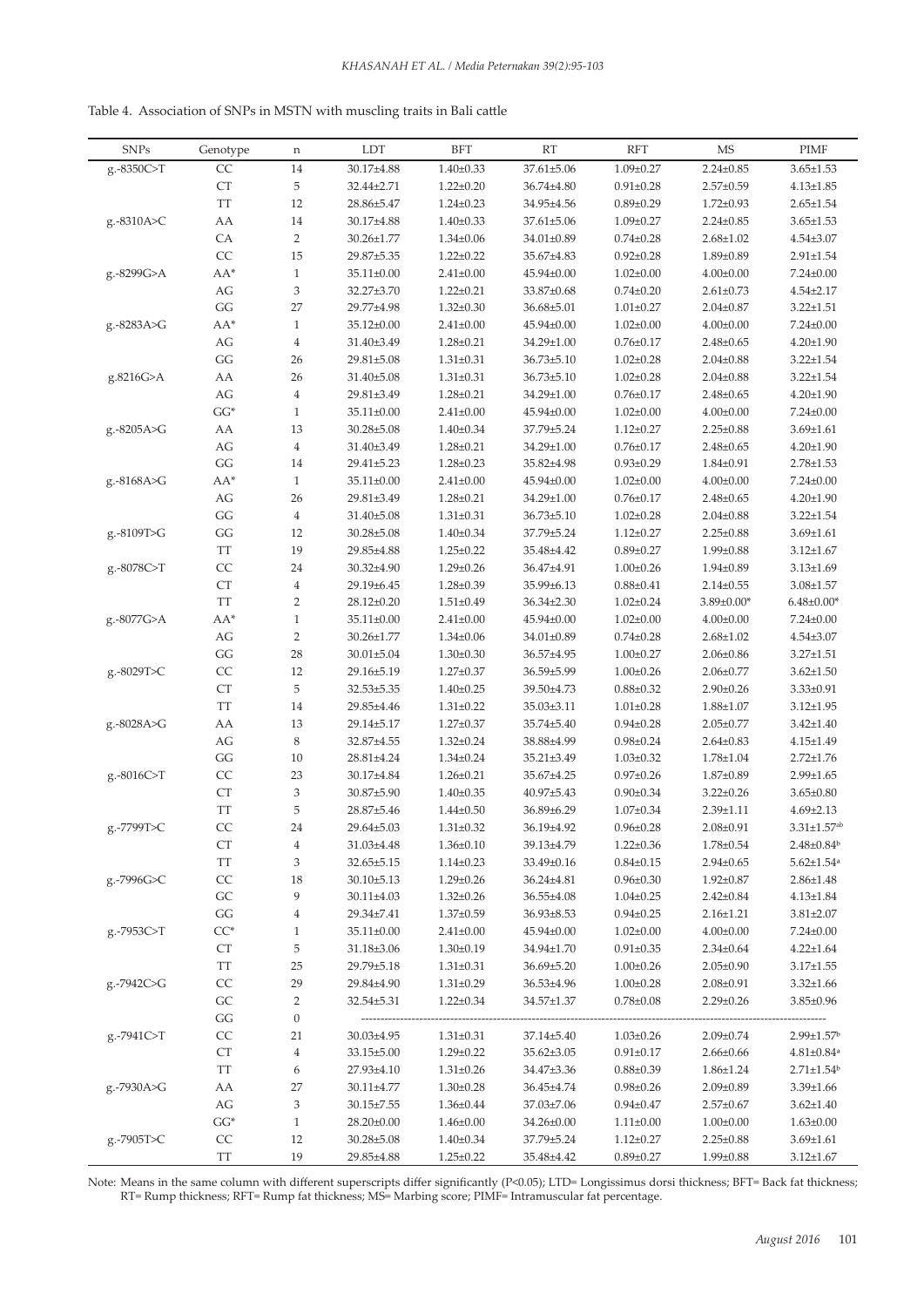superior bull. The mutation in Bali cattle is likely due to the efforts of these cattle to adapt harsh environmental conditions. The Ho value lower than He indicated that an inbreeding probability were occured in this population (Nassiry *et al.,* 2009). Polymorphism in promoter region was also identified by He *et al.* (2013) at locus -371 of MSTN promoter gene which has 18 polymorphic SNPs in Qinchuan cattle. The most valuable meat is from longissimus dorsi which is in this research overall average of LDT and BFT were 33.047±5.077 mm and 1.455±0.348 mm, respectively. Putri *et al.* (2015) showed that LTD and BFT in adult Bali cattle (more than 3 years) was 57.577 mm to 63.818 mm and 1.935 mm to 2.324 mm, respectively.

## **Association of Single Nucleotide Polymorphism (SNPs) in Myostatin Promoter Region with Growth and Muscling Traits in Bali Cattle**

The study revealed that there were no SNPs in promoter region of MSTN gene in Bali cattle had significant association with growth traits (P<0.05). Zhang *et al.* (2007) also found no significant association between MSTN promoter with birth weight, body weight at 6, 12, 18, and 24 mo. The lack of association between the SNPs in MSTN gene and growth traits was also found in Hanwoo cattle (Han *et al.,* 2012). Furthermore, association of MSTN promoter gene showed no significant effect on morphological measurement as performed by Sarti *et al.* (2014).

Two SNPs in MSTN promoter region (g.-7799T>C and g.-7941C>T) showed significant association with PIMF (P<0.05) (Table 4). Han *et al.* (2012) found association between MSTN promoter gene with meat quality index and fat colour index in Hanwoo cattle. The genotype of AA and AT in Hanwoo cattle had higher meat quality index and fat colour index than AA genotype. The expression of MSTN gene is inversely related to the other myogenic expression (Shibata *et al.,* 2006). However, MSTN expression did not disturbed other myogenic expressions, such as Myog, Myf5, and MyoD and increased muscle mass. Futhermore, this mutation was able to reduce adiposity both of white fat and brown fat affected by neighboring muscle fiber (Li *et al.,*  2015). Myostatin significantly inhibited differentiation of preadipocyte by cytokine from muscle fiber (Li *et al.,* 2015). Moreover, they play cross role in muscle-fat which might regulate fat ratio in muscle such as IMF percentage (Sun *et al.,* 2016). Promoter sequence was analysed in mammalian like cattle, pig, sheep, goat, human and mice. The mutation in TATA, CACCC, and AT1 has significantly decreased promoter activity, although mutation in AT2 and PAL likely to increase promoter activity (Allen & Du, 2008).

#### **CONCLUSION**

It could be concluded that myostatin (MSTN) promoter gene was polymorphic in Bali cattle and there were 2 SNPs (g.-7799T>C and g.-7941C>T) associated with carcass quality.

## **ACKNOWLEDGEMENT**

This research was financially supported by Ministry of Research Technology and Higher Education (12/SEK/INSINAS/PPK/IV/2015) and Indonesia Endowment Fund for Education. Authors also greatly acknowledged the Bali cattle Breeding Centre (BPTU-HMT) Bali Province for providing growth trait data and blood sample of Bali cattle that used in this study.

#### **REFERENCES**

- **Allen, D. L. & M. Du**. 2008. Comparative functional analysis of the cow and mouse myostatin genes reveals novel regulatory elements in their upstream promoter regions. Compar. Biochem. Physi. 150:432–439. http://dx.doi. org/10.1016/j.cbpb.2008.05.002
- **Allendrof, F. W., G. Luikart, & S. N. Aitken.** 2013. Conservation and the genetics of populations. 2nd Ed. Wiley-Blackwell Publishing, Chicester, UK.
- **[BSN] National Standarization Agency of Indonesia (in Indonesian: Badan Standarisasi Nasional).** 2015. Bibit Sapi potong. Bagian 4: Bali. SNI 7651.4:2015. Badan Standarisasi Nasional, Jakarta.
- **Carninci, P., A. Sandelin, B. Lenhard, S. Katayama, K. Shimokawa, J. Ponjavic, C. A. Semple, M. S. Taylor, P. G. Engstrom, & M. C. Frith.** 2006. Genome-wide analysis of mammalian promoter architecture and evolution. Nat. Genet. 38:626–635. http://dx.doi.org/10.1038/ng1789
- **Deaton, A. M. & A. P. Bird.** 2011. CpG island and the regulation of transcription. Genes Dev. 25:1010-1022.
- **Deaton, A. V., D. Wilson, & G. Rouse.** 2000. USOFT: An ultrasound image analysis software for beef quality research. Beef research report. A.S. Leaflet R1437. Iowa University. Iowa. http://dx.doi.org/10.1101/gad.2037511
- **Doherty, R., C. O' Farrelly, & K. G. Meade**. 2014. Comparative epigenetics: relevance to the regulation of production and health traits in cattle. Anim Genet. 45:3–14. http://dx.doi. org/10.1111/age.12140
- **Elliott B., D. Renshaw, S. Getting & R. Mackenzie.** 2012. The central role of myostatin in skeletal muscle and whole body homesostasis. Acta Physiologica 205:324-340. http:// dx.doi.org/10.1111/j.1748-1716.2012.02423.x
- **Gill, J. L., S. C. Bishop, C. Mc Corquodale, J. L. Williams, & P. Wiener.** 2008. Associations between the 11-bp deletion in the myostatin gene and carcass quality in Angus-sired cattle. Anim Genet. 40:97–100. http://dx.doi.org/10.1111/ j.1365-2052.2008.01790.x
- **Goddard, M. E. & B. J. Hayes**. 2007. Genomic selection. J. Anim. Breed. Genet. 124:323–330. http://dx.doi.org/10.1111/ j.1439-0388.2007.00702.x
- **Gorjanc, G., M. A. Cleveland, R. D. Houston & J. M. Hickey.** 2015. Potential of genotyping-by-sequencing for genomic selection in livestock populations. GSE. 47:1-13. http:// dx.doi.org/10.1186/s12711-015-0102-z
- **Grisolia, A. B., G. T. D'Angelo, L. R. P. Neto, F. Siqueira, & J. F. Garcia. 2009.** Myostatin (GDF8) single nucleotide polymorphisms in Nellore cattle. Genet. Mol. Rese. 8:822-830. http://dx.doi.org/10.4238/vol8-3gmr548
- **Gupta, S., A. Kumar, S Kumar, Z. F. Bhat, H. R. Hakeem, & A. P. S. Abrol.** 2013. Recent trends in carcass evaluation techniques-a review. J. Meat. Sci. Tech. 1:50-55.
- **Han, S. H., I. C. Cho, M. S. Ko, E. Y. Kim, S. P. Park, S. S. Lee, & H. S. Oh.** 2012. A promoter polymorphism of MSTN g.2371T>A and its associations with carcass traits in Korean cattle. Mol. Bil. Rep*.* 39:3767-3772. http://dx.doi. org/10.1007/s11033-011-1153-z